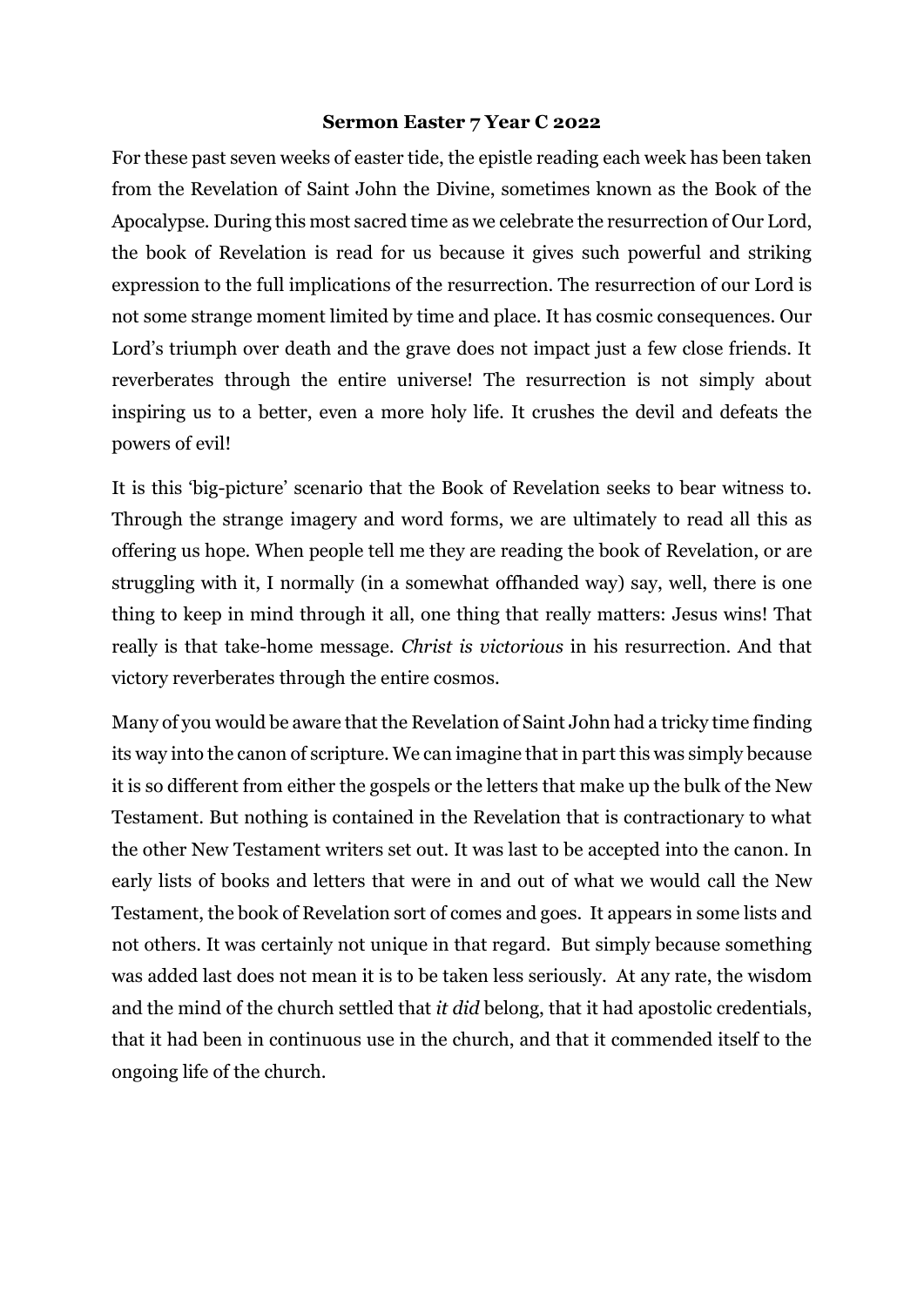One of the striking ideas that comes through this important book is what we hear today: the promise of the Lord's return. Indeed, this is the very last idea that is expressed in the book, and so the very final note that sounds in the entire bible! *Surely, I am coming soon.* I'm not sure about you, but I can't think of the last time in Anglican circles where this article of faith – the Lord's return - was explicitly addressed. In part, this may be due to the default Anglican position of genteel, not-too-much- enthusiasmplease kind of religion. And this as distinct from more 'hot and strong' brands of religion where this article of faith is central to their identity and understanding of the faith. In other words, all too often faith in the Lord's return is seen as a marker of certain 'types' of Christianity, often a fundamentalist form of Christianity, and we think that we want none of that. But we have just solemnly recited the creed together. And in this we have given our public assent to the faith which says that Christ *ascended into heaven, and sitteth on the right hand of the Father; and he shall come again with glory, to judge both the quick and the dead.* This is our faith. Belief in the Lord's return has not been done away with! The wisdom of creedal faith, as I have said before, is that it says enough without saying too much.

Now, certain theologians have held that belief in an end of the world signaled by the return of the Lord in judgment is one of those ideas - like the Lord's descent into hell and ascension into heaven – which modern man is disposed of. They argue that every reasonable person is convinced that the world will go on as it has done ever since the New Testament gave expression to these ideas. And in the light of some contemporary scientific discoveries around the ever-expanding nature of the universe, the indicators are that all things will come to an end with a whimper, trillions of years in the future.

But of course, science cannot inform the content of *revealed faith*. And theologians which depart from the revelation are constructing a new religion altogether. For faithful believers, we can only accept the content of the faith on its own terms. And this means we accept Christ at his word, that he is faithful and true. Otherwise, we end up with the very tricky position in which we must say our Lord did not mean what he said, in which case he was either deceptive or delusional. Or that the New Testament writers were so ignorant and stupid that they simply missed the point of it all. But this is simply not borne out by the faithful witness of the church and personal lives of believers through the ages, who know Christ's words to be trustworthy. He promised he would return, and in faith, we believe he keeps his promises.